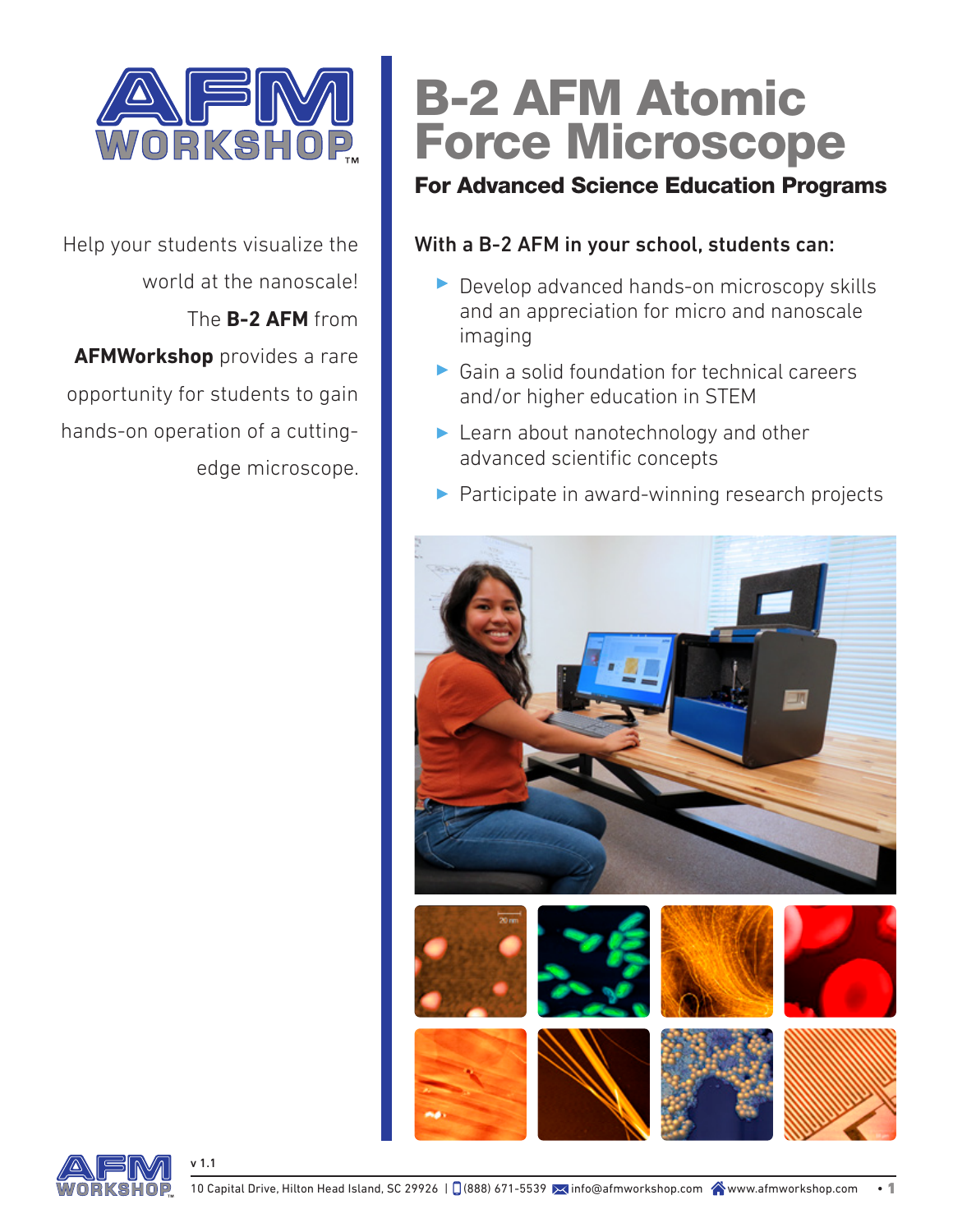# PREPARING FOR THE FUTURE



*B-2 AFM video optical view of pyrolitic graphite sample. This enables users to visually locate a surface feature for AFM scanning.*

An effective method to prepare your students for careers in STEM is through providing handson experience with scientific tools, such as an atomic force microscope (AFM). The **B-2 AFM** provides an affordable and easy entry into the world of probing and imaging surfaces, forces, and objects that are unsuitable for standard optical microscopes. Atomic force microscopy provides a strong interdisciplinary foundation for more complex characterization techniques such as scanning tunneling, and scanning electron microscopy.



v 1.1

#### Hands-on Learning

Students will increase their understanding of:

- » Conceptual and experimental designs of scanning probe and atomic force microscopy
- » Using a computer-controlled instrument to image surfaces and objects that are too small for optical microscopes
- » Changing software parameters to control and improve image quality
- » How sample surfaces can be probed, measured, and imaged.
- » Using micro tools and performing tasks like sample mounting, cantilever tip exchange, keeping samples clean and dust-free



*Copper foil, smooth and sanded*

#### Developing Valuable Skills

Students will gain valuable skills for STEM careers in fields such as:

- » Quality Control
- » Failure Analysis
- » Metrology and Tribology
- » Scientific Research
- » Environmental Science
- » Nanotechnology



With exposure to AFM, a Nobel Prizewinning technology, students can gain skills that will facilitate their preparedness for advanced challenges in STEM careers and education.

*E. coli bacterial cells*

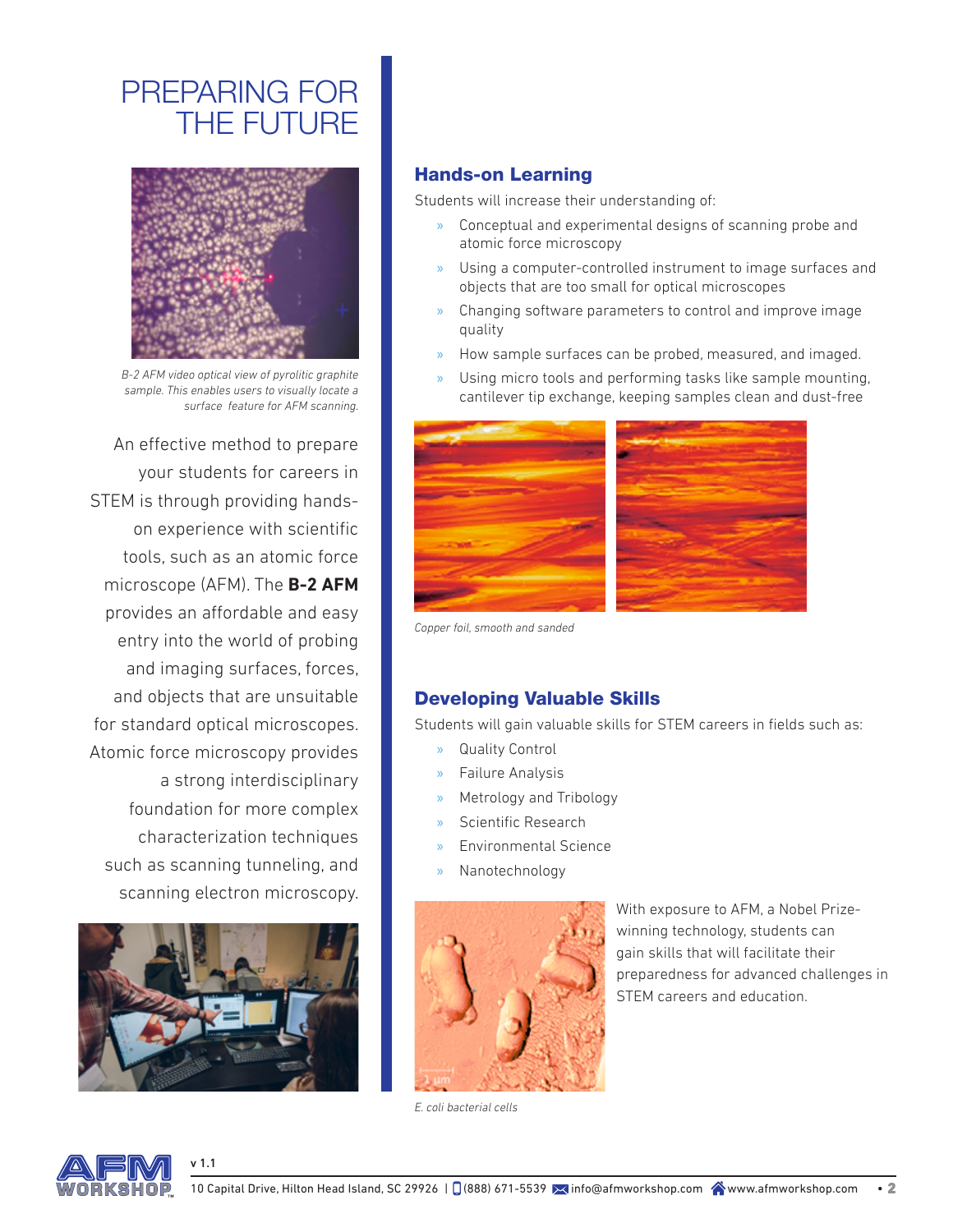# NANOTECHNOLOGY



*Artist's emulsion paint*

The atomic force microscope is credited with the birth of nanotechnology and its inventors won the 1986 Nobel Prize. Measuring and visualizing nanostructures is at the foundation of the nanotechnology revolution. Scientists and engineers in the field of nanotechnology are developing amazing innovations in all disciplines of science and technology, medicine, electronics, and so much more. And now your students can be part of this revolution!



v 1.1

#### The AFMWorkshop Advantage

AFMWorkshop developed the first truly affordable, quality AFMs beginning in 2010. Since then over 300 AFMWorkshop AFMs have been installed around the world. In the USA, prestigious universities such as MIT, UC Berkeley and Stanford chose our product to use as a tool to teach their students. The University of Michigan has 4 AFMWorkshop AFM units and has taught over 1000 students with our products. We understand that an AFM for education needs to be robust, easy to use, and involve very low maintenance costs.



*Dr. Paul West, AFMWorkshop and Dr. Gary Harris (1953-2020), Howard University, on Howard's "Nano Express," a mobile learning unit exposing thousands of young people to the Nano world every year.*

#### We Are Here To Help

We understand that purchasing an AFM is a major decision. AFMWorkshop is here to help as your partner in educating your students about the nano-world. We aim to support you as an educator while you learn more about this exciting technology along with your students. We will guide educators through learning the concepts with instrument tutorials, application briefs, and teaching materials for a strong educational program.